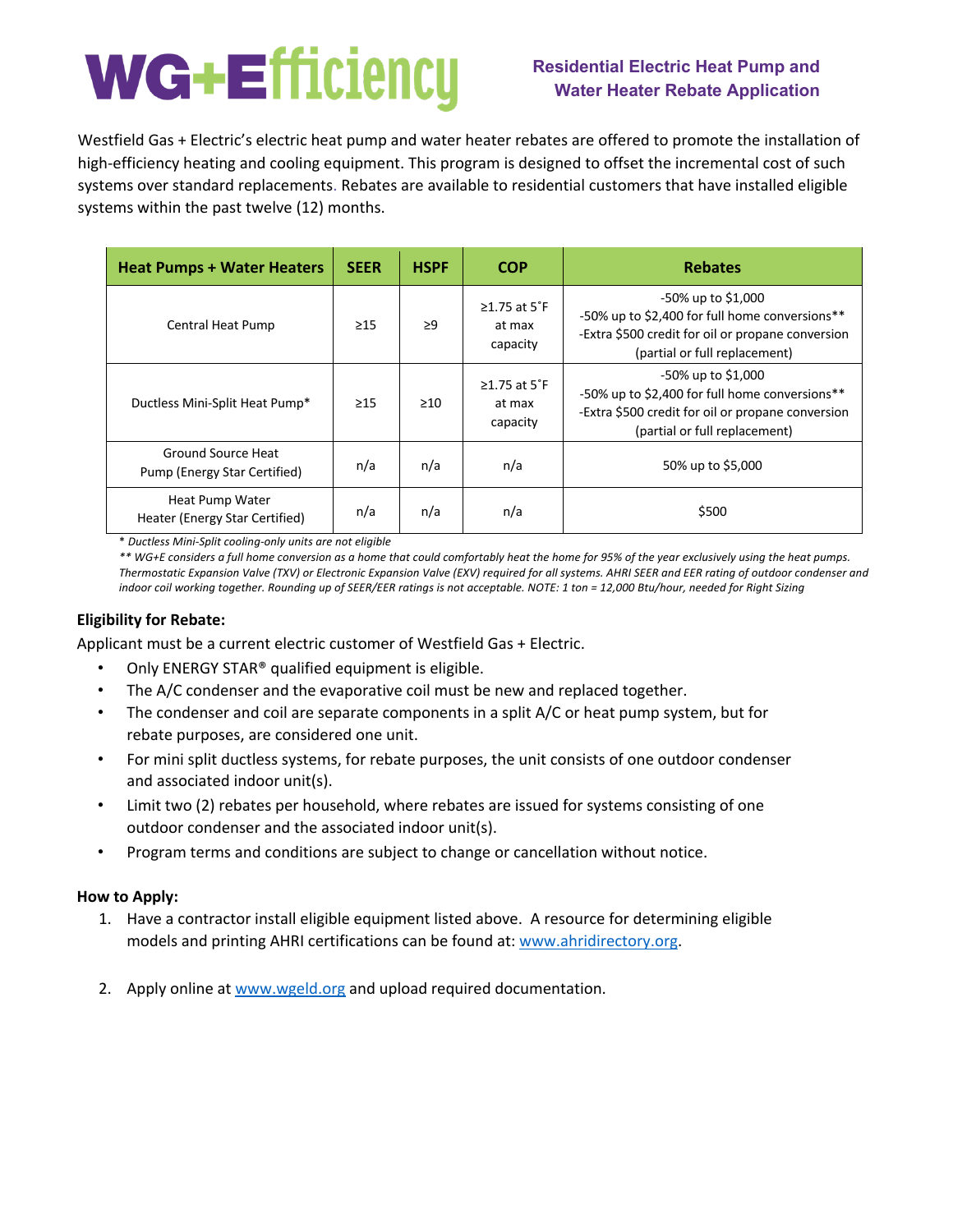

**OR** complete the following rebate application and mail along with required documentation to: **WGE Efficiency Program, 320 Riverside Dr. 1-A, Florence, MA, 01062.** 

Customers who do not have online access can call **844-403-7960**. *Application must be received within twelve (12) months of the installation date.* 

3. Upload or return the completed application along with a copy of your dated invoice or receipt.

Remember your submission must include:

- **a.** Copy of your most current electric bill.
- **b.** Copy of the AHRI Certification.
- **c.** Copy of dated invoice, which must include contractor's name, address, phone number, manufacturer, condenser model, coil model, ratings, size, and installation cost.
- **d. If applying for full home conversion rebate,** customer must submit a copy of their contractor's Manual J load sizing calculation.
- **e. If applying for the oil or propane displacement rebate,** customer must submit a copy of a delivered fuel bill to their address dated within 12 months of the rebate submission.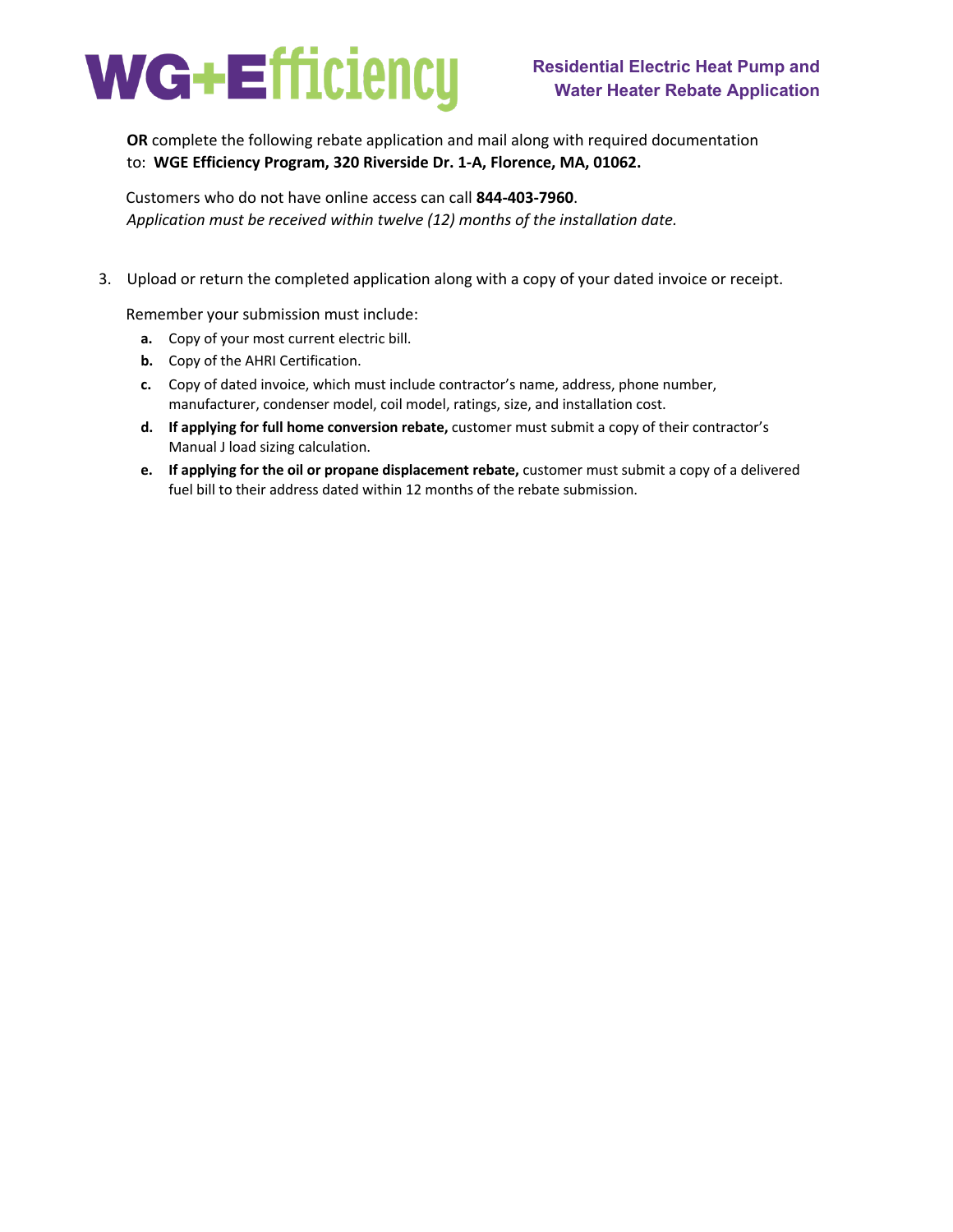Apply online at **www.wgeld.org OR Mail completed form with all required documents to:**  WGE Efficiency Program 320 Riverside Drive, 1-A Florence, MA 01062

# **Residential Electric Heat Pump and Water Heater Rebate Application**

All FIELDS ON THIS APPLICATION ARE REQUIRED TO COMPLETE YOUR APPLICATION INCLUDING CUSTOMER SIGNATURE

# **For More Information Call 844-403-7960**

| <b>Account Holder Information</b>                |                      |      |                                                    |                                                 |
|--------------------------------------------------|----------------------|------|----------------------------------------------------|-------------------------------------------------|
|                                                  |                      |      |                                                    |                                                 |
| Customer Name (where equipment was installed)    |                      |      | Westfield Gas + Electric Account Number (required) |                                                 |
| Street Address (where equipment was installed)   |                      | City | State                                              | Zip Code                                        |
| <b>Phone Number</b>                              | <b>Email Address</b> |      |                                                    | Rebate Made Payable To (if different fromabove) |
| Rebate Mailing Address (if different from above) |                      | City | State                                              | Zip Code                                        |

| Landlord/Owner (If different from above) |                      |                                 |          |  |  |  |
|------------------------------------------|----------------------|---------------------------------|----------|--|--|--|
|                                          |                      |                                 |          |  |  |  |
| Landlord/Owner Name                      |                      | Tax ID Number (if incorporated) |          |  |  |  |
| <b>Street Address</b>                    | City                 | State                           | Zip Code |  |  |  |
|                                          |                      |                                 |          |  |  |  |
| Phone Number                             | <b>Email Address</b> |                                 |          |  |  |  |

| <b>Contractor Information</b> |                                  |       |          |                                 |  |  |  |
|-------------------------------|----------------------------------|-------|----------|---------------------------------|--|--|--|
|                               |                                  |       |          |                                 |  |  |  |
| Company Name                  | <b>Contractor License Number</b> |       |          | <b>Contractor Phone Number</b>  |  |  |  |
| <b>Street Address</b>         | City                             | State | Zip Code | <b>Contractor Email Address</b> |  |  |  |

| <b>Central AC or Heat Pump Information</b> (to be completed by contractor) |                           |               |  |  |  |  |
|----------------------------------------------------------------------------|---------------------------|---------------|--|--|--|--|
| $\Box$ New Construction                                                    | $\Box$ Replacement System | $\Box$ TXV or |  |  |  |  |
| $\Box$ Adding Existing Ductwork                                            | ∃EXV                      |               |  |  |  |  |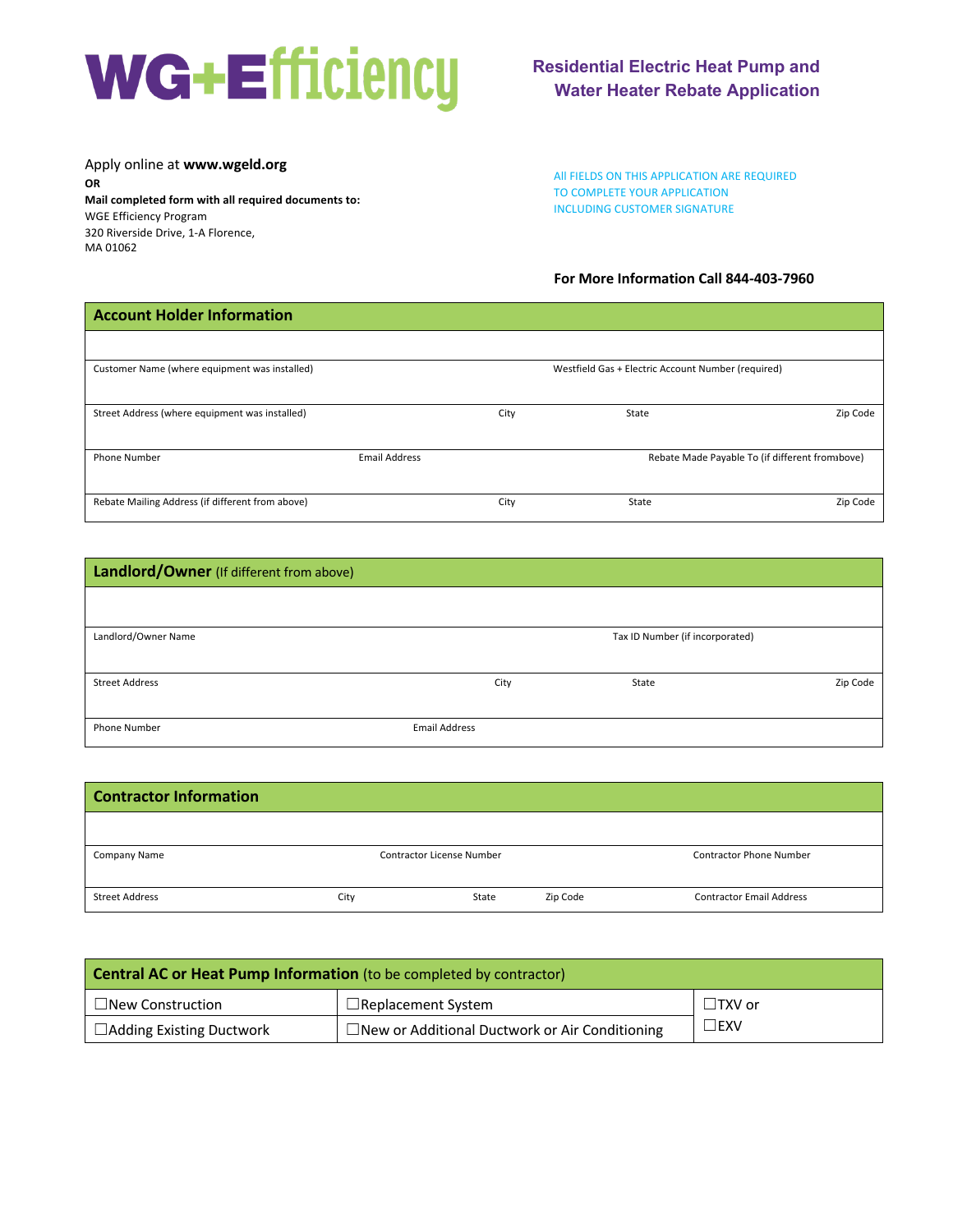# **Residential Electric Heat Pump and Water Heater Rebate Application**

| <b>Measure</b><br>Type &<br><b>Description</b>     | <b>Required</b><br><b>Efficiency</b><br><b>Ratings</b>      | <b>Manufacturer</b> | Condenser<br><b>Model Number</b> | <b>Coil Model</b><br><b>Number</b> | <b>SEER</b> | <b>HSPF</b> | <b>COP</b> | Size:<br><b>Tons</b> | Install<br>Cost | Qty<br><b>Installed</b> | <b>Total</b><br>Rebate |
|----------------------------------------------------|-------------------------------------------------------------|---------------------|----------------------------------|------------------------------------|-------------|-------------|------------|----------------------|-----------------|-------------------------|------------------------|
| Central<br>Heat Pump<br>(replacing<br>oil/propane) | $SEER \ge 15$<br>$COP \geq 1.75$<br>at 5°F<br>$HSPF \geq 9$ |                     |                                  |                                    |             |             |            |                      |                 |                         |                        |
| Ductless<br>Mini-Split<br>Heat Pump                | $SEER \ge 15$<br>COP ≥1.75<br>at $5^{\circ}$ F<br>HSPF≥10   |                     |                                  |                                    |             |             |            |                      |                 |                         |                        |
| Ground<br>Source<br>Heat Pump                      | <b>Energy Star</b><br>Certified                             |                     |                                  |                                    |             |             |            |                      |                 |                         |                        |
| Heat Pump<br>Water<br>Heater                       | <b>Energy Star</b><br>Certified                             |                     |                                  |                                    |             |             |            |                      |                 |                         |                        |

*I have read and agree to the Terms and Conditions listed on the following page of this form. I certify that a licensed contractor has installed the listed energy efficiency measures in accordance with state and local codes and Terms and Conditions as described on this form.*

Customer Signature **Customer Signature Print Name** Print Name **Print Name Date Customer Signature Date** 

### **Terms and Conditions**

## **1. Definitions**

- (a) "Program Administrator" means Westfield Gas + Electric Light Department.
- (b) "Customers" are residential electric customers of the Program Administrator on a qualifying rate classification.
- (c) "Rebate" means those payment(s) made by the Program Administrator to Customers pursuant to the Program and these Terms and Conditions.
- (d) "Program" means the energy efficiency program offered by the Program Administrator to Customers.
- (e) "EEMs" are those energy efficiency measures described in the Program Materials or other custom measures that may be approved by the Program Administrator.
- (f) "Program Materials" means the documents and information provided by the Program Administrator specifying the qualifying EEMs, technology requirements, costs and other Program requirements

# **2. Customer Eligibility**

- (a) You must be an eligible Customer of a Program Administrator to participate and qualify for a Rebate.
- (b) Equipment purchases and installations made within a rolling twelve-month period i.e.- April 1, 2021, to April 1, 2022 are eligible for Rebates. This twelve-month period continues with current month being the qualifying month.
- (c) Equipment must be installed by a contractor at the Customer's address listed on the rebate form. (d) All rebate forms in connection with the Program must be properly completed with all required signatures and documents and be received by the Program Administrator or its representatives within twelve months of installation.

### **3. Installation Verification**

The Program Administrators or its representatives, reserves the right to perform pre- and post- installation monitoring and inspection of the installed equipment for a three-year period following the completion of the installation in order to determine the energy savings. If the Program Administrator determines that any EEMs were not installed in accordance with program requirements, the Program Administrator shall have the right to require modifications before having the obligation to make any Rebate payments. To the extent applicable, the Program Administrator may, at its sole discretion, withhold

payment of any Rebate until Program Administration verifies that the Customer has received, as appropriate, final drawings, operation and maintenance manuals, and operator training, and the Program Administrator has received documentation detailing the installation of the EEMs in accordance with these Terms and Conditions and the Program Materials. The Customer shall provide access and information to the Program Administrator and reasonably cooperate in good faith with the Program Administrator regarding such activity. The Customer understands that the scope of the review by the Program Administrator does not include any kind of safety, code, or other compliance review or inspection and the Program Administrator shall be held harmless by the Customer, as provided in 7 below, for any safety, code, or other compliance issues.

#### 4. **No Warranties or Representations**

(a) TO THE FULLEST EXTENT ALLOWED BY LAW, THE PROGRAM ADMINISTRATOR DOES **NOT** 

ENDORSE, GUARANTEE, OR WARRANT ANY CONTRACTOR, MANUFACTURER OR PRODUCT, AND THE PROGRAM ADMINISTRATOR MAKES NO WARRANTIES OR GUARANTEES IN CONNECTION WITH ANY PROJECT, OR ANY SERVICES PERFORMED IN CONNECTION HEREWITH OR THEREWITH, WHETHER STATUTORY, ORAL, WRITTEN, EXPRESS, OR IMPLIED, INCLUDING, WITHOUT LIMITATION, WARRANTIES OF MERCHANTABILITY AND FITNESS FOR A PARTICULAR PURPOSE. THIS DISCLAIMER SHALL SURVIVE ANY CANCELLATION, COMPLETION, TERMINATION OR EXPIRATION OF THE CUSTOMER'S PARTICIPATION IN THE PROGRAM. CUSTOMER ACKNOWLEDGES AND AGREES THAT ANY WARRANTIES PROVIDED BY ORIGINAL MANUFACTURERS', LICENSORS', OR PROVIDERS' OF MATERIAL, EQUIPMENT, OR OTHER ITEMS PROVIDED OR USED IN CONNECTION WITH THE PROGRAM UNDER THESE TERMS AND CONDITIONS, INCLUDING ITEMS INCORPORATED IN THE PROGRAM, ("THIRD PARTY WARRANTIES") ARE NOT TO BE CONSIDERED WARRANTIES OF THE PROGRAM ADMISTRATOR AND THE PROGRAM ADMINISTRATOR MAKES NO REPRESENTATIONS,

GUARANTEES, OR WARRANTIES AS TO THE APPLICABILITY OR ENFORCEABILITY OF ANY SUCH THIRD-PARTY WARRANTIES. THE TERMS OF THIS SECTION SHALL GOVERN OVER ANY CONTRARY VERBAL STATEMENTS OR LANGUAGE APPEARING IN ANY PROGRAM ADMINISTRATOR'S OTHER DOCUMENTS.

(b) Neither the Program Administrator nor any of its employees or contractors is responsible for determining that the design, engineering or installation of the EEMs is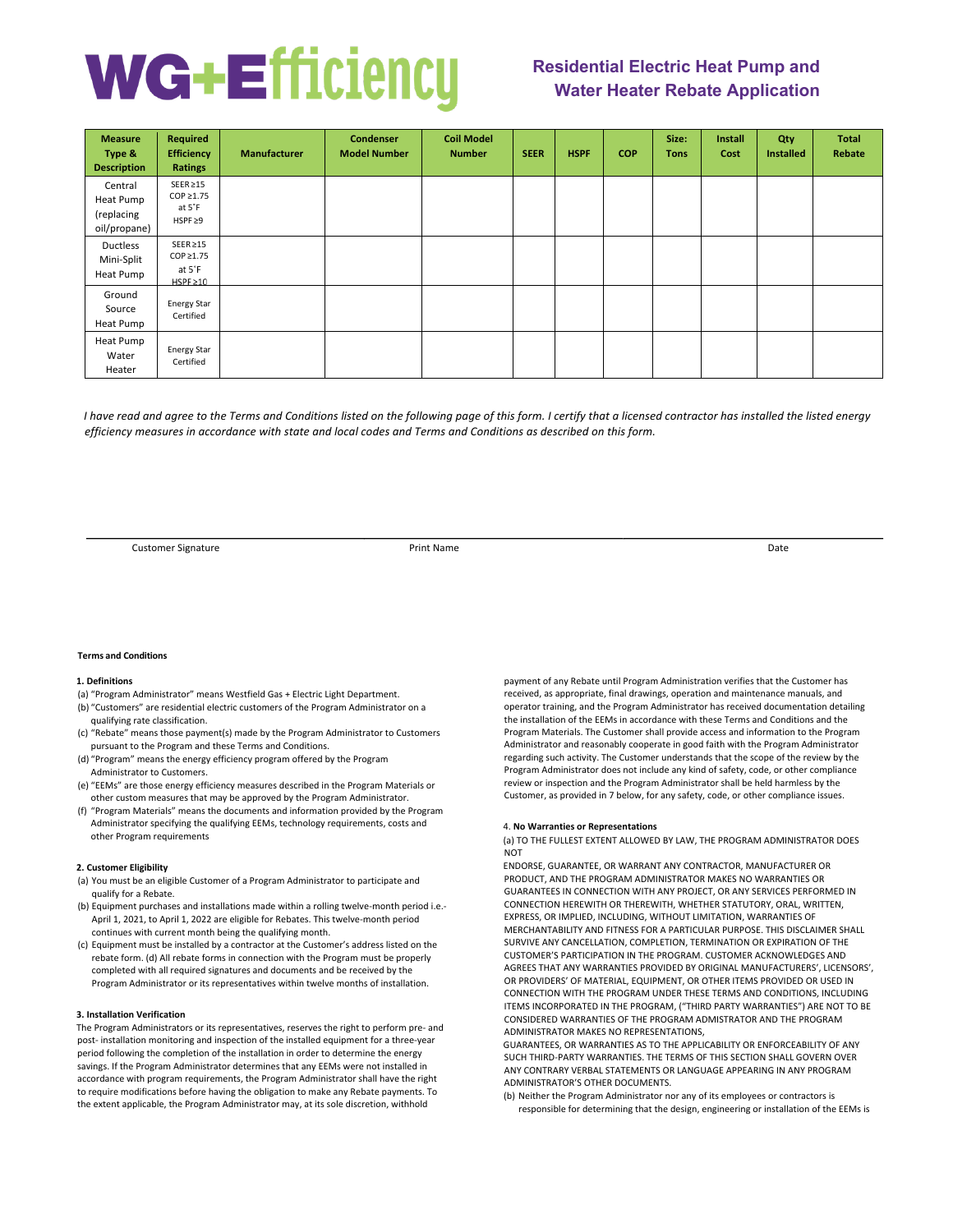proper or complies with any particular laws, codes, or industry standards. The Program Administrator does not make any representations of any kind regarding the benefits or energy savings to be achieved by the EEMs or the adequacy or safety of the EEMs.

(c) Customer acknowledges and agrees that it is solely responsible (directly-based on its own judgment or indirectly-based on the advice of its independent expert (not the Program Administrator) for all aspects of the EEMs and related work including, but not limited to: selecting the equipment; selecting contractors to perform the work; inspecting the work and the equipment; ensuring that the equipment is in good working order and condition; ensuring that the equipment is of the manufacture, design specifications, size and capacity selected by the Customer and that the same is properly installed and suitable for Customer's purposes; and determining if work was properly performed and meets Program requirements and applicable laws, regulations and codes. (d) Customer agrees and shall survive the termination, cancellation or completion of the Customer's participation in the Program and acknowledges that Program Administrator is not a manufacturer of, or regularly engaged in the sale or distribution of, or an expert with regard to, any equipment or work.

(e) The provisions of this Section 4

# **5. Changes to High-Efficiency Equipment Rebate Program**

The Customer understands that the Program is subject to change by the Program Administrator, at its sole discretion, without prior notice to the Customer. The Customer further understands that Rebate offers may increase or decrease at any time.

## **6. Tax Liability**

Participants in the Program may be subject to tax liability for the value of goods and services received through the Program pursuant to state or federal income tax codes. The Program Administrator and the rebate administrator are not responsible for any tax liability which may be imposed as a result of receipt of the Rebates provided by the Program Administrator to the Customer. Customer is encouraged to discuss its tax liabilities with Customer's tax advisor.

## **7. Indemnification**

The Customer shall indemnify, defend and hold harmless Program Administrator, its affiliates and their respective contractors, officers, directors, employees, agents, representatives from and against any and all claims, damages, losses and expenses, including reasonable attorneys' fees and costs incurred to enforce this indemnity, arising out of, resulting from, or related to the Program or the performance of any services or other work in connection with the Program ("Damages"), arising directly or indirectly out of or in connection with the installation or related services and material or caused or alleged to be caused in whole or in part by any actual or alleged act or omission of the Customer, any contractor, subcontractor, agent, third party, or anyone directly or indirectly employed by any of them or anyone for whose acts any of them may be liable. The provisions of this Section 7 shall survive the termination, cancellation or completion of the Customer's participation in the Program.

## **8. Limitation of Liability**

To the fullest extent allowed by law, the Program Administrator's liability shall be limited to paying approved Rebates in accordance with these Terms and Conditions and the Program Materials. The Program Administrator and its affiliates and their respective contractors, officers, directors, employees, agents, representatives shall have absolutely no liability to the Customer or any other party for any other obligation. In no event, whether as a result of breach of contract, tort (including negligence and strict liability), or any other theory of recovery shall the Program Administrator be liable in connection with this Agreement or the Program for any or all special, indirect, incidental, penal, punitive or consequential damages of any nature whether or not (i) such damages were reasonably foreseeable or (ii) the Program Administrator was advised or aware that such damages might be incurred. The provisions of this Section 8 shall survive the termination, cancellation or completion of the Customer's participation in the Program.

## **9. Release**

To the fullest extent allowed by law and as part of the consideration for participation in the Program, the Customer waives and releases the Program Administrator and its affiliates from all obligations (other than payment of a Rebate(s)), and for any liability or claim associated with the EEMs, the performance of the EEMs, the Program and associated work or items, or these Terms and Conditions. The provisions of this Section 9 shall survive the termination, cancellation or completion of the Customer's participation in the Program.

### **10. Rebate Amounts**

The Program Administrator shall provide Rebate(s) for approved equipment up to the rebate amount indicated in the Customer's application.

# **Residential Electric Heat Pump and Water Heater Rebate Application**

## **11. Monitoring and Inspection**

The Program Administrators or its representatives, reserves the right to perform pre- and post- installation monitoring and inspection of the installed equipment for a three-year period following the completion of the installation in order to determine the energy savings. The Customer shall provide access and information to the Program Administrator and cooperate with the Program Administrator regarding such activity. The scope of the review by the Program Administrator does not include any kind of safety, code, or other compliance review or inspection. The provisions of this Section 11 shall survive the termination, cancellation or completion of the Customer's participation in the Program.

### **12. Miscellaneous**

- (a) Paragraph headings are for the convenience of the parties only and are not to be construed as part of these Terms and Conditions.
- (b) If any provision of these Terms and Conditions is deemed invalid by any court or administrative body having jurisdiction, such ruling shall not invalidate any other provision, and the remaining provisions shall remain in full force and effect in accordance with their terms. (c) These Terms and Conditions shall be interpreted and enforced according to the laws of the Commonwealth of Massachusetts.
- (c) In the event of any conflict or inconsistency between these Terms and Conditions and any Program Materials, these Terms and Conditions shall be controlling.
- (d) Except as expressly provided herein, there shall be no modification or amendment to these Terms and Conditions or the Program Materials unless such modification or amendment is in writing and signed by a duly authorized officer of the Program Administrator.
- (e) The provisions of Sections 3,4, 6, 7, 8 ,9 and 11 and any other provision that specifies by its terms that it survives termination, shall survive the termination or expiration of the Customer's participation in the Program.
- (f) Counterpart Execution; Scanned Copy. Any and all agreements and documents requiring signature related to the Program may be executed in several counterparts, each of which, when executed, shall be deemed to be an original, but all of which together shall constitute one and the same instrument. A scanned or electronically reproduced copy or image of such agreements and documents bearing the signatures of the parties shall be deemed an original and may be introduced or submitted in any action or proceeding as competent evidence of the execution, terms and existence of such agreements and documents notwithstanding the failure or inability to produce or tender an original, executed counterpart of the same and without the requirement that the unavailability of such original, executed counterpart of the same first be proven.